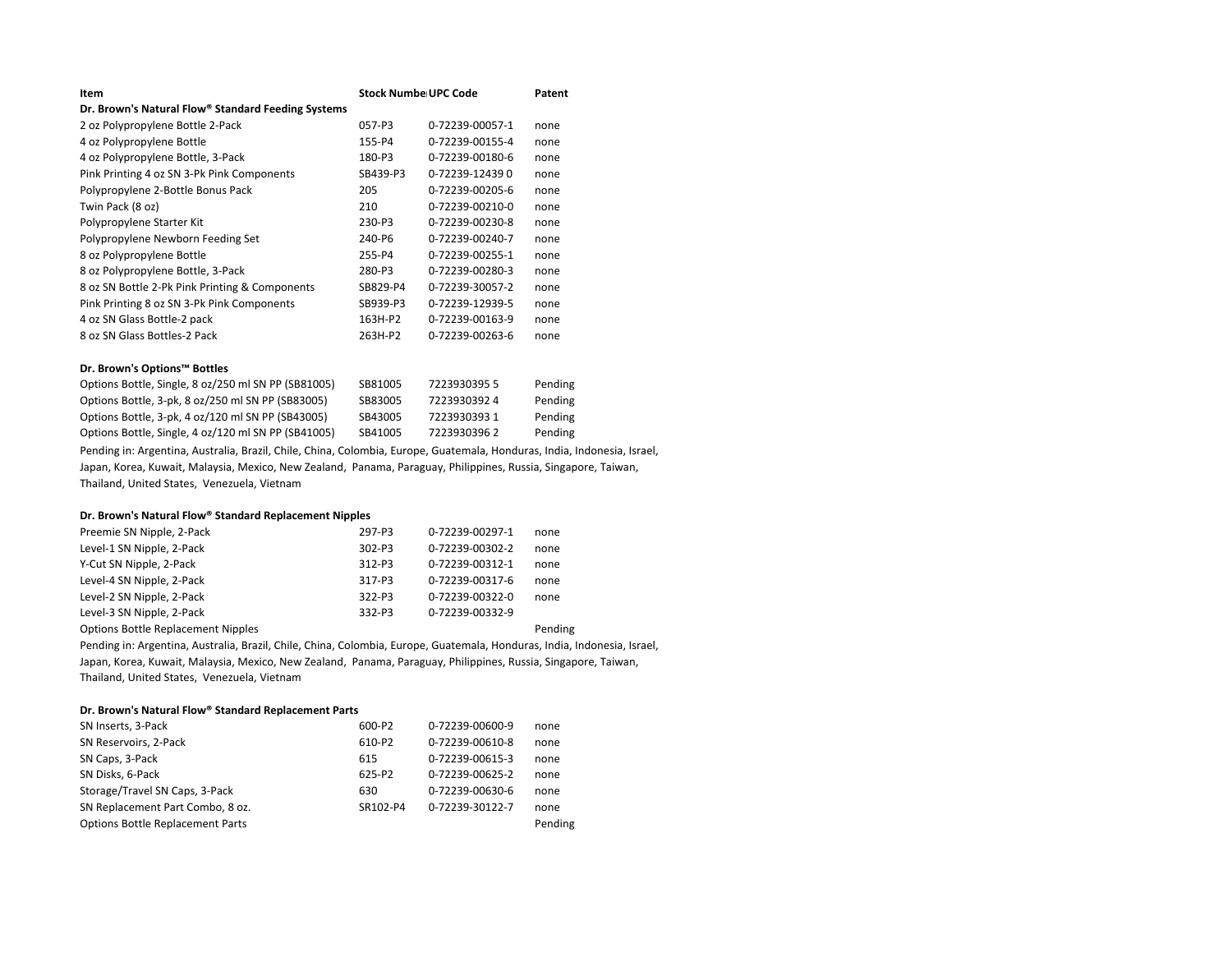Pending in: Argentina, Australia, Brazil, Chile, China, Colombia, Europe, Guatemala, Honduras, India, Indonesia, Israel, Japan, Korea, Kuwait, Malaysia, Mexico, New Zealand, Panama, Paraguay, Philippines, Russia, Singapore, Taiwan, Thailand, United States, Venezuela, Vietnam

## Dr. Brown's Natural Flow<sup>®</sup> Wide-Neck Feeding Systems

| WN Polypropylene Newborn Feeding Set | 440      | 0-72239-00440-1 | none |
|--------------------------------------|----------|-----------------|------|
| 8 oz WN Polypropylene Bottle         | 455-P4   | 0-72239-00455-5 | none |
| 8 oz WN Polypropylene Bottle 3-Pack  | 480-P3   | 0-72239-00480-7 | none |
| 4 oz WN Polypropylene Bottle         | 555      | 0-72239-00555-2 | none |
| 4 oz WN Polypropylene Bottle, 2-Pack | 557-P3   | 0-72239-00557-6 | none |
| 8 oz WN PINK Bottle 2-Pack           | WB823-P2 | 0-72239-15823-4 | none |

### **Dr. Brown's Options™ Bottles**

| Options Wide 9 oz 3-pk         | WB93005 | 72239307076  | Pending |
|--------------------------------|---------|--------------|---------|
| Options Wide 9 oz 2-pk         | WB92005 | 72239307205  | Pending |
| Options Wide 9 oz 1-pk         | WB91005 | 72239307199  | Pending |
| Options Wide Bottle 5 oz, 2-pk | WB52005 | 7223930704 5 | Pending |
| Options Wide Bottle 5 oz, 1-pk | WB51005 | 72239307182  | Pending |

Pending in: Argentina, Australia, Brazil, Chile, China, Colombia, Europe, Guatemala, Honduras, India, Indonesia, Israel, Japan, Korea, Kuwait, Malaysia, Mexico, New Zealand, Panama, Paraguay, Philippines, Russia, Singapore, Taiwan, Thailand, United States, Venezuela, Vietnam

### **Dr. Brown's Natural Flow® Wide-Neck Replacement Nipples**

| Level-1 WN Nipple, 2-Pack                 | 352-P3   | 0-72239-00352-7 | none    |
|-------------------------------------------|----------|-----------------|---------|
| Y-Cut WN Nipple, 2-Pack                   | $362-P3$ | 0-72236-00362-6 | none    |
| Level-4 WN Nipple, 2-Pack                 | 367-P3   | 0-72239-00367-1 | none    |
| Level-2 WN Nipple, 2-Pack                 | 372-P3   | 0-72239-00372-5 | none    |
| Level-3 WN Nipple, 2-Pack                 | 382-P3   | 0-72239-00382-4 | none    |
| <b>Options Bottle Replacement Nipples</b> |          |                 | Pending |

Pending in: Argentina, Australia, Brazil, Chile, China, Colombia, Europe, Guatemala, Honduras, India, Indonesia, Israel, Japan, Korea, Kuwait, Malaysia, Mexico, New Zealand, Panama, Paraguay, Philippines, Russia, Singapore, Taiwan, Thailand, United States, Venezuela, Vietnam

#### Dr. Brown's Natural Flow<sup>®</sup> Wide-Neck Replacement Parts

| WN Inserts, 2-Pack                      | 650-P2 | 0-72239-00650-4 | none    |
|-----------------------------------------|--------|-----------------|---------|
| WN Reservoirs, 2-Pack                   | 660-P2 | 0-72239-00660-3 | none    |
| Storage/Travel WN Caps, 2-Pack          | 680-P2 | 0-72239-00680-1 | none    |
| <b>Options Bottle Replacement Parts</b> |        |                 | Pending |

Pending in: Argentina, Australia, Brazil, Chile, China, Colombia, Europe, Guatemala, Honduras, India, Indonesia, Israel, Japan, Korea, Kuwait, Malaysia, Mexico, New Zealand, Panama, Paraguay, Philippines, Russia, Singapore, Taiwan, Thailand, United States, Venezuela, Vietnam

### **Dr. Brown's Natural Flow® Ancillary Products**

| Cleaning Brush, 4-Pack                | 620    | 0-72239-00620-7 | none |
|---------------------------------------|--------|-----------------|------|
| Bottle Brush                          | 700    | 0-72239-00700-6 | none |
| Deluxe Baby Bottle Brush              | 702-P2 | 0-72239-00702-0 | none |
| Baby Bottle Brush - Pink              | AC026  | 0-72239-30028-2 | none |
| Baby Bottle Brushes - Assorted Colors | AC035  | 0-72239-30161-6 | none |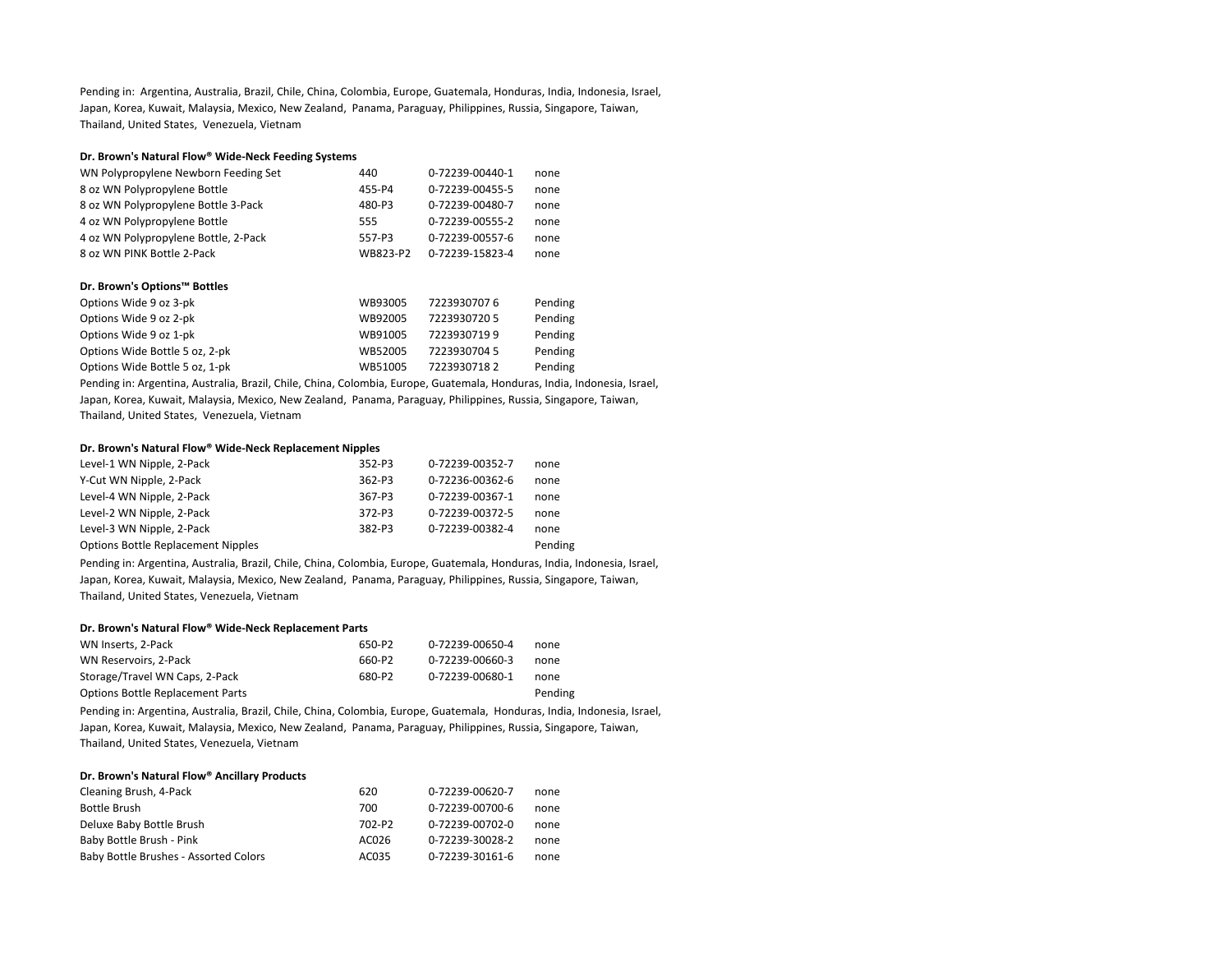| Microwave Steam Sterilizer                                   | 806      | 0-72239-00806-5 | none                                                                                                      |
|--------------------------------------------------------------|----------|-----------------|-----------------------------------------------------------------------------------------------------------|
| SN Dishwashing Basket                                        | 820      | 0-72239-00820-1 | US (7,650,896: 7,628,163)                                                                                 |
| Drying Rack                                                  | 870      | 0-72239-00870-6 | US (7,669,721)                                                                                            |
| Universal Drying Rack                                        | AC033    | 0-72239-30088-6 | US (8,960,452)                                                                                            |
| Glass Bottle Sleeve 4 oz PINK                                | 881      | 0-72239-00881-2 | none                                                                                                      |
| Glass Bottle Sleeve 4 oz BLUE                                | 886      | 0-72239-00886-7 | none                                                                                                      |
| Glass Bottle Sleeve 8 oz PINK                                | 891      | 0-72239-00891-1 | none                                                                                                      |
| Glass Bottle Sleeve 8 oz BLUE                                | 896      | 0-72239-00896-6 | none                                                                                                      |
| Insulated Bottle Tote, Black                                 | 903      | 0-72239-00903-1 | none                                                                                                      |
| Formula Mixing Pitcher (BPA-free)                            | 925      | 0-72239-00925-3 | US (8,534,908)                                                                                            |
| Formula Caddy                                                | 950      | 0-72239-00950-5 | none                                                                                                      |
| Microwave Steam Sterilizer Bags                              | 960      | 0-72239-00960-4 | none                                                                                                      |
| Tether - Assorted                                            | 990-INTL | 0-72239-00990-1 | none                                                                                                      |
| <b>MyBands Assortment</b>                                    | AC022-P3 | 0-72239-18022-8 | none                                                                                                      |
|                                                              |          |                 |                                                                                                           |
| <b>Designed to Nourish Toddler Feeding Line</b>              |          |                 |                                                                                                           |
| Make-A-Smash Food Masher                                     | 715-P2   | 0-72239-00715-0 | none                                                                                                      |
| Divided Plate, 2-Pack                                        | 725-P2   | 0-72239-00725-9 | none                                                                                                      |
| Bowls, 2-Pack                                                | 730      | 0-72239-00730-3 | none                                                                                                      |
| Long Spatula Spoon (4-Pack)                                  | 740      | 0-72239-00740-2 | none                                                                                                      |
| Snack-A-Pillar Dipping Cups                                  | 765-P3   | 0-72239-00765-5 | US (9,102,439)                                                                                            |
| My Dot Storage Labels                                        | 785-P2   | 0-72239-00785-3 | none                                                                                                      |
|                                                              |          |                 |                                                                                                           |
| Dr. Brown's Natural Flow® Breast Care Pumps                  |          |                 |                                                                                                           |
| <b>Manual Breast Pump</b>                                    | S1001    | 851606002017    | US (7,972,297); China (ZL200980153900.7)                                                                  |
| Double Electric Breast Pump                                  | S1006    | 851606002307    | US (7,972,297): China (ZL200980153900.7)                                                                  |
|                                                              |          |                 |                                                                                                           |
| Dr. Brown's Natural Flow® Breast Care Ancillary Items        |          |                 |                                                                                                           |
| Nipple Cream .5 ounce Tube                                   | S2005    | 851606002314    | none                                                                                                      |
| Washable Breast Pads                                         | S4001H   | 851606002048    | none                                                                                                      |
| Disposable Breast Pads                                       | S4002H   | 851606002055    | none                                                                                                      |
| Nipple Shield                                                | S4003H   | 851606002062    | US (8,469,771 D637,726); Europe (001679820-0001; -0002; -0003)                                            |
| <b>Breast Shells</b>                                         | S4004H   | 851606002079    | none                                                                                                      |
| Breastmilk Storage Bags                                      | S4005H   | 851606002086    | none                                                                                                      |
| <b>Hydrogel Soothing Pads</b>                                | S4008H   | 851606002130    | US (7,322,061)                                                                                            |
| <b>Gia Nursing Pillow</b>                                    | S4011    | 851606002185    | US (7,322,061); Canada (2645256)                                                                          |
| <b>Gia Nursing Pillow Pink</b>                               | S4019    | 0-72239-30008-4 | US (7,322,061): Canada (2645256)                                                                          |
| Gia Cover - Beco                                             | S4012    | 851606002239    | none                                                                                                      |
| Gia Cover - Sloane                                           | S4013    | 851606002253    | none                                                                                                      |
| Gia Cover - Mia                                              | S4014    | 851606002260    | none                                                                                                      |
| Gia Cover - Chase                                            | S4015    | 851606002277    | none                                                                                                      |
| Gia Cover - Beckie                                           | S4020    | 0-72239-30009-1 | none                                                                                                      |
| 4 oz. Breastmilk Collection Bottles - 4 pk                   | S4023H   | 0-72239-30095-4 | none                                                                                                      |
|                                                              |          |                 |                                                                                                           |
| Dr. Brown's Natural Flow® Ancillary Products - Training Cups |          |                 |                                                                                                           |
| 6 oz Soft Spout Training Cup                                 | 930-P6   | 0-72239-00930-7 | US (8,333,299; 9,138,088; D619,851; D642,867): China (102459023); Mexico (328058); Pending: Canada; Korea |
| 9 oz Deco Training Cup                                       | 930-P6   | 0-72239-00940-6 | US (8,333,299; 9,138,088; D619,851; D642,867); China (102459023); Mexico (328058); Pending: Canada; Korea |
| 9 oz/270 ml Straw Cup Pink                                   | TC9133   | 0-72239-30085-5 | D 636,634                                                                                                 |